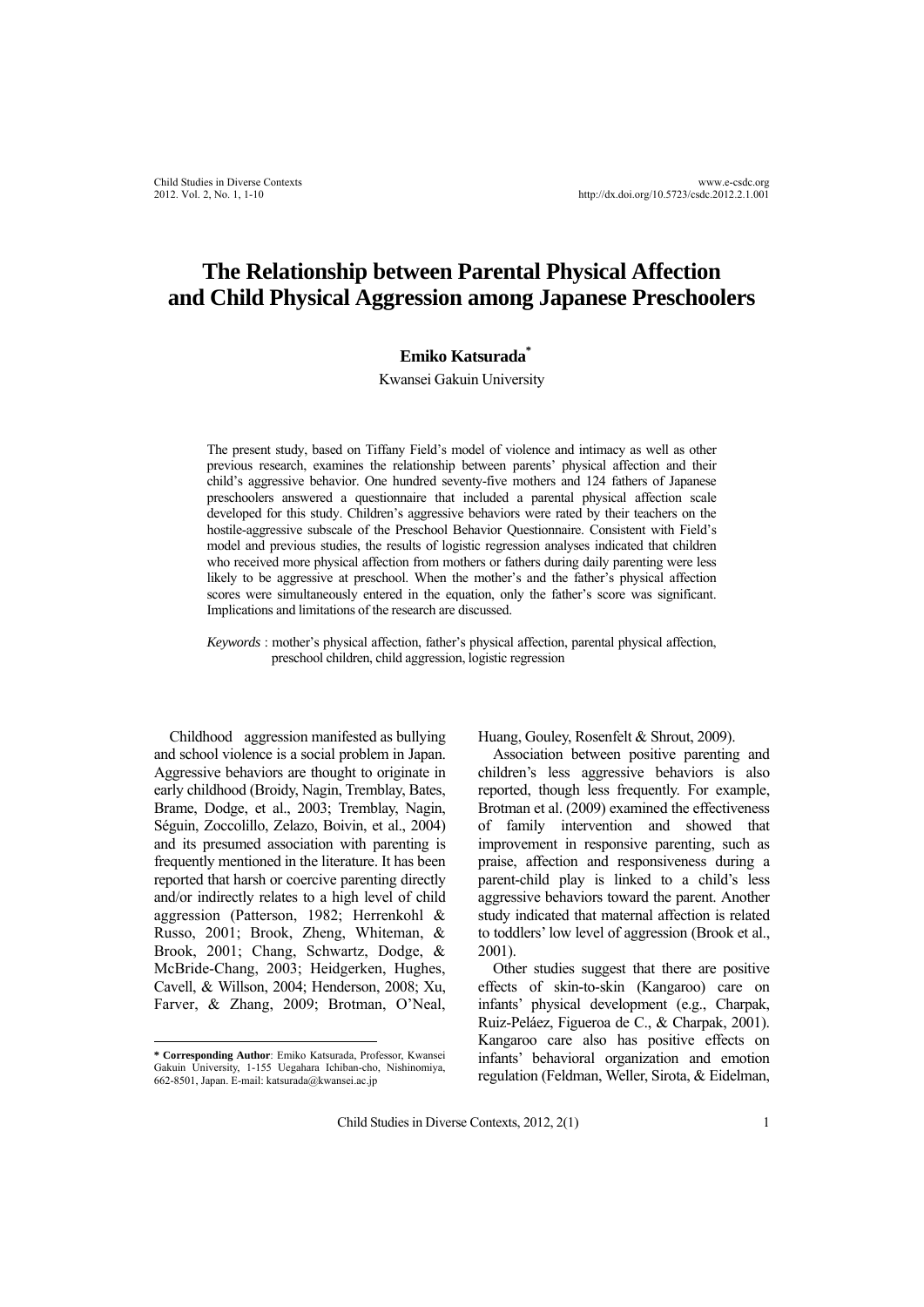#### 2002).

Regarding child aggression, Main and Stadtman (1981) showed that mothers who disliked physical contact with their babies in the first quarter of life were more likely to have more aggressive and angry babies in the last quarter of the first year. But the positive effect of physical contact is not limited to infancy. Field (1999a; 1999b) found an association between touch and aggression among preschoolers and adolescents in a cross-cultural comparison.

In her study of preschoolers, Field observed preschoolers' interactions with their parents and peers on playgrounds, and found that American children were touched less by their parents and were more aggressive toward their parents and peers than French children (Field, 1999a). Parallel results were identified among adolescents, including research in which French adolescents showed more affectionate touching and more positive verbal and physical behaviors in peer interactions than did their American counterparts (Field, 1999b).

Based on these studies, Field (2002a) developed a model that suggests children/ adolescents become aggressive in part because they lack intimacy with peers and parents or other adults. Subsequently, she and her colleagues carried out a massage therapy intervention and reported that aggressive adolescents who received massage therapy decreased hostility and aggressiveness compared to their counterparts who received relaxation therapy (Diego et al., 2002).

Field (2002a) suggested the difference in response was due to a reduction of dopamine level and an increase of serotonin level as a result of massage therapy effects on aggression. Based on the compelling results of massage therapy on children's aggression, Field and her colleagues (1994; 2002b) advocates more positive physical touch in nurseries and preschools.

Reviewing studies on massage (touch) therapy, Blackwell (2000) also concluded that although touch therapy should not be considered as a panacea, positive tactile stimulation is one of the most essential elements in the nurturing and

healing environment of the children.

Thus, taken together, western literature clearly shows positive effects of parental touch on children's aggression. In Japan, however, such positive effect is not so clearly shown in literature, although it is theoretically acknowledged.

In Japan, the word "*skinship*" is derived from English words of "skin" and "-ship." It represents the positive connotation associated with physical contact. Although many Japanese researchers and educators emphasize the importance of "*skinship*" on a child's development of social competence and encourage "*skinship*" in parenting (Hirai, 1980; Koseki, 1997; Misago, 2004; Yamamura, 1982; Yamaguchi, 2003a, 2004), empirical studies to support their proposition are scarce and to date researchers have only examined children's aggression with respect to parenting styles and attitudes (Nakamichi & Nakazawa, 2003; Nakadai, Kanayama, & Maeda, 2004). These studies, however, do not provide direct support for the positive effect of physical contact ("*skinship*") in parenting.

There is only one empirical study regarding parental physical contact and child's aggression that was published in Japan in which Yamaguchi (2003b) found a negative correlation between maternal physical contact in infancy and aggressive personality among adolescent girls. That study, however, examined only girls and utilized mothers' retrospective memories to measure positive physical contact with her child, an approach that may be less accurate than using concurrent measurement. Yamaguchi's study also examined only mothers' physical affection but not that of fathers.'

Generally, mothers' and fathers' interaction patterns with their children are different; mothers typically take care of children during their daily routine (i.e. dressing, eating, and bathing) as well as play with them, whereas fathers' interactions with their children occur mostly in play situations (Barton & Ericksen, 1981; Tulananda & Roopnarine, 2001). Therefore, examining not only mothers' physical affection but also that of fathers would be very important. Furthermore,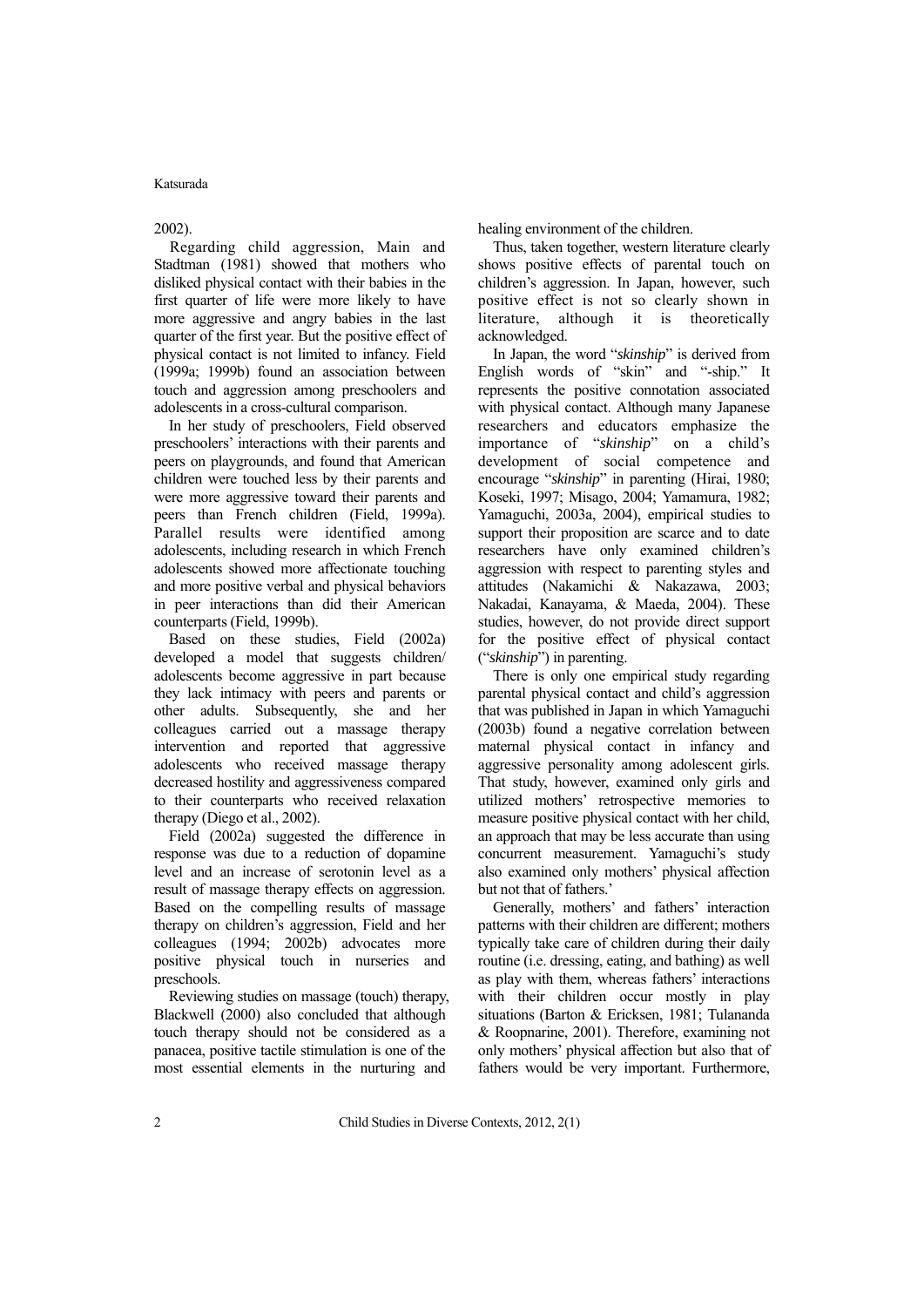since parents generally touch preschool aged children less often than infants and toddlers (Field, Harding, Soliday, Lasko, Gonzalez, & Valdeon, 1994; Mogi 2003), it is important to investigate the discrete effect of physical contact among preschoolers.

The present study focuses on the positive aspect of parenting by measuring physical affection from mothers and fathers in the context of child-rearing behaviors and investigates its association with preschoolers' aggressive behaviors in a sample of Japanese boys and girls. Based on Field's model (2002a) and other aforementioned studies, it is hypothesized that young children who receive more physical affection from their parents at home are less likely to show aggressive behaviors at preschool. If the hypothesized association is found, this study could be an important contribution toward helping to reduce bullying and school violence, which are social problems in Japan.

### **Method**

### **Participants**

One hundred seventy-five mothers and 124 fathers of children attending three preschools in Akita City and the children's teachers participated in this study. Only children over age four were chosen for this study, since three years olds still require comparatively more parental physical care in the course of daily routines such as feeding, dressing, and bathing.

Just over half (55%) of the children were boys. Mothers' and fathers' average ages were 34.5 and 36.5 years respectively, with a range of 25 to 50 years. All of the fathers worked full-time while approximately half of the mothers either had a full or part time job and the other half were not employed outside the home.

Most of the families were two-parent families  $(93.7\%)$  and  $6.3\%$  (11 mothers) were singleparents. The average number of children in each family was two, ranging from one to four. Approximately 60% were nuclear families and 40% were extended families in which adults other than the child's parents lived in the house.

All participants resided in Akita City, the capital of Akita prefecture located in the northern part of Japan, population 320,000.

## **Measures**

Levels of parental physical affection and child aggression were assessed by means of a self-reported and a teacher-reported measurement respectively. The two instruments are described below.

*Parental physical affection*. To assess mothers' and fathers' physical contact with a targeted child during parenting, a questionnaire was developed specifically for this study. The questionnaire consisted of 20 short sentences that describe affectionate caring and child-caregiver interactive behaviors involving positive physical contact, most of which were modeled after a previous study of maternal affectionate parenting behaviors (Sano, Hagino, & Suzuki, 1994). All items describe parenting behaviors involving positive physical contact, such as, "You bathe with your child," "You comb your child's hair." "When you play with your child, you tickle him/her," "You kiss your child," and so on. Mothers and fathers were asked to respond to the statements on a 4-point frequency scale ranging from 1 (never do this) to 4 (always do this). A higher score means more physical affection (more touching) toward the child in daily parenting.

To verify the structure of the newly developed measurement, we conducted factor analyses of the mother' and the father's data separately. Based on the results of the analysis, 12 items consisting of two factors were selected for the mother's physical affection scale and 13 items consisting of two factors were selected for the father's physical affection scale. Cronbach's alphas for those scales were .79 and .85 respectively.

*Child aggression*. The Preschool Behavior Questionnaire (PBQ; Behar & Stringfield, 1974) was used to measure each child's aggressive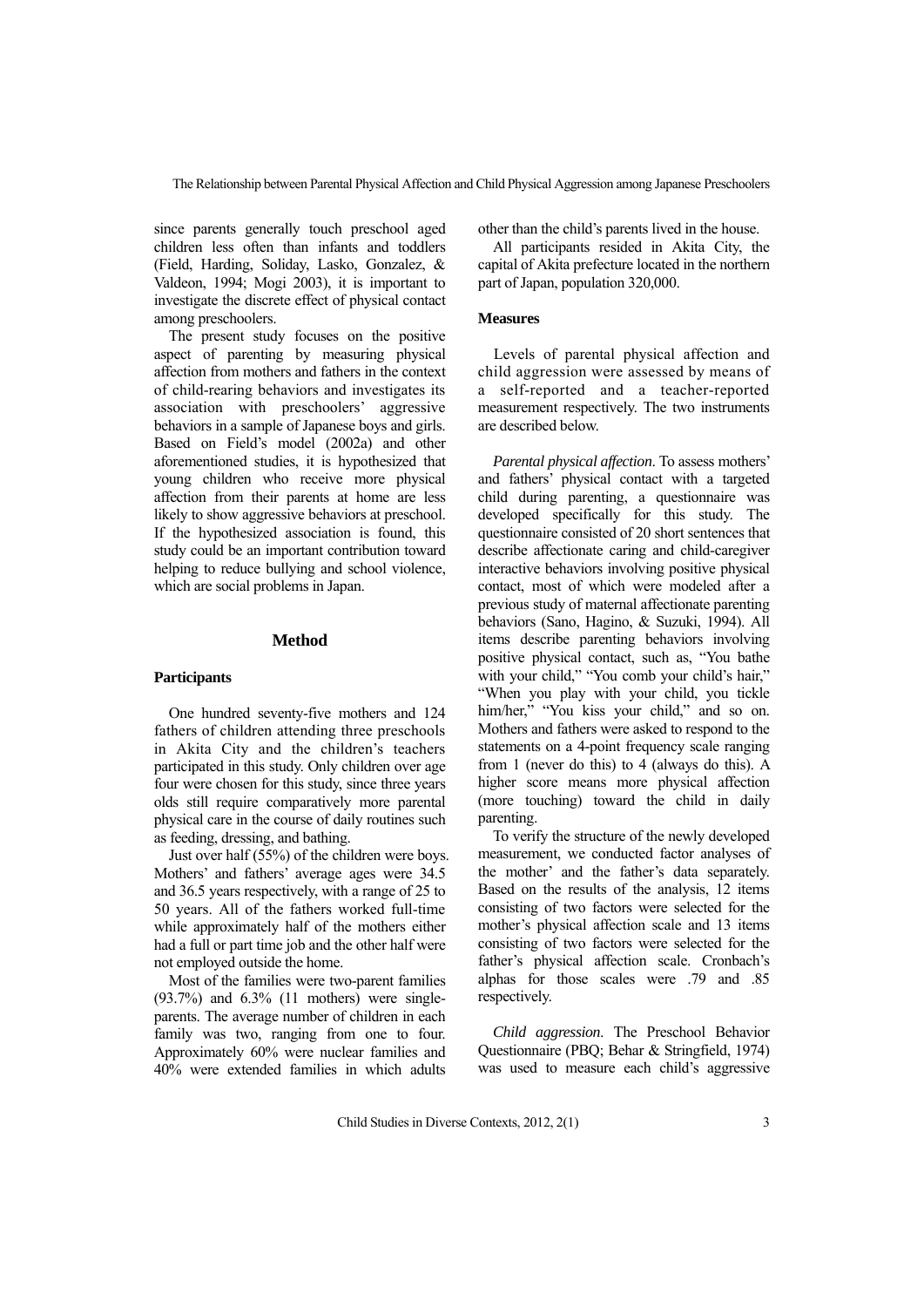behaviors. With permission from Dr. Behar, the author translated the PBQ into Japanese. The Japanese items were then back-translated into English by a bilingual American to assure that the original English meanings were kept. Then, the Japanese items were checked by two preschool teachers who were not involved in this study, and minor modifications for fluency of expression were made without changing any meaning.

The children's teachers were asked to answer the Japanese version of the PBQ individually for every child in their classes (average number of 30) using a 3-point scale:  $0 = never present$ ,  $1 =$ *sometime present*, and 2 = *always present*. The PBQ has three subscales: hostile-aggressive (Scale 1), anxious-fearful (Scale 2), and hyperactive-distractible (Scale 3). To verify the subscale structure for the Japanese version, a factor analysis was conducted. The result confirmed the original three subscales; ten out of 11 items of the original hostile-aggressive subscale were loaded more than .35 to Factor 1, seven out of nine items of the original anxious-fearful subscale were loaded more than .35 to Factor 2, and three out of four items of the original hyperactive-distractible subscale were loaded more than .40 to Factor 3. The total score of the original hostile-aggressive subscale was then used as the child's aggressive score in the present study. Items included in this subscale, for example, were "Destroys own or others' belongings," "Fights with other children," and "Doesn't share toys." This subscale measures only physical aggression of children. Cronbach's alpha for this subscale was .88.

#### **Procedure**

One preschool from three different areas (northern, central, and southern parts) of the city was randomly selected. The author contacted the headmaster of each preschool, visited him/her to explain the purpose of the study and the process of the data collection, and asked him/her to participate in the study. When the headmaster agreed to participate, his/her preschool was selected. When the headmaster did not agree, another preschool in the same area was solicited for participation. This process was repeated until one preschool in each area was selected. In most cases, headmaster's agreement was obtained on the first or second attempt.

Questionnaires about parental physical affection and demographics were distributed to the parents, and completed questionnaires were collected through the preschool teachers. During the same period, the teachers completed the PBQ for each child in their classrooms. Data collection was conducted in the middle of the second semester of preschool; therefore, the teachers had known the children in their classroom for at least six months or more. The average length of time that teachers had known the children was 8.42 months.

## **Results**

Prior to conducting the main analysis, relationships between parental physical affection scores or children's aggressive scores and demographic variables were examined. The results of the preliminary analyses are presented first below, followed by the primary findings.

*Preliminary analyses of parents' physical affection scores and children's aggression scores.*  In two parent households, mother's and father's physical affection scores were correlated (*r* = .36,  $p \leq 0.01$ ). In both two-parent and single-parent households, mother's physical affection score was negatively correlated with her child's age (*r*  $= -.15, p < .05$ ) and the number of children in the family  $(r = -0.31, p < 0.01)$ . In particular, when the target child had younger siblings, the mother's physical affection score was significantly lower  $(M = 36.61, SD = 5.75)$  than for those of children without younger siblings  $(M = 38.71, SD = 5.09)$ ,  $t(167) = 2.51, p \le .05$ . However, such correlations and differences were not found for the father's score.

Furthermore, in both two-parent and singleparent household, mother's and father's physical affection scores did not differ significantly depending on the child's gender, the parent's age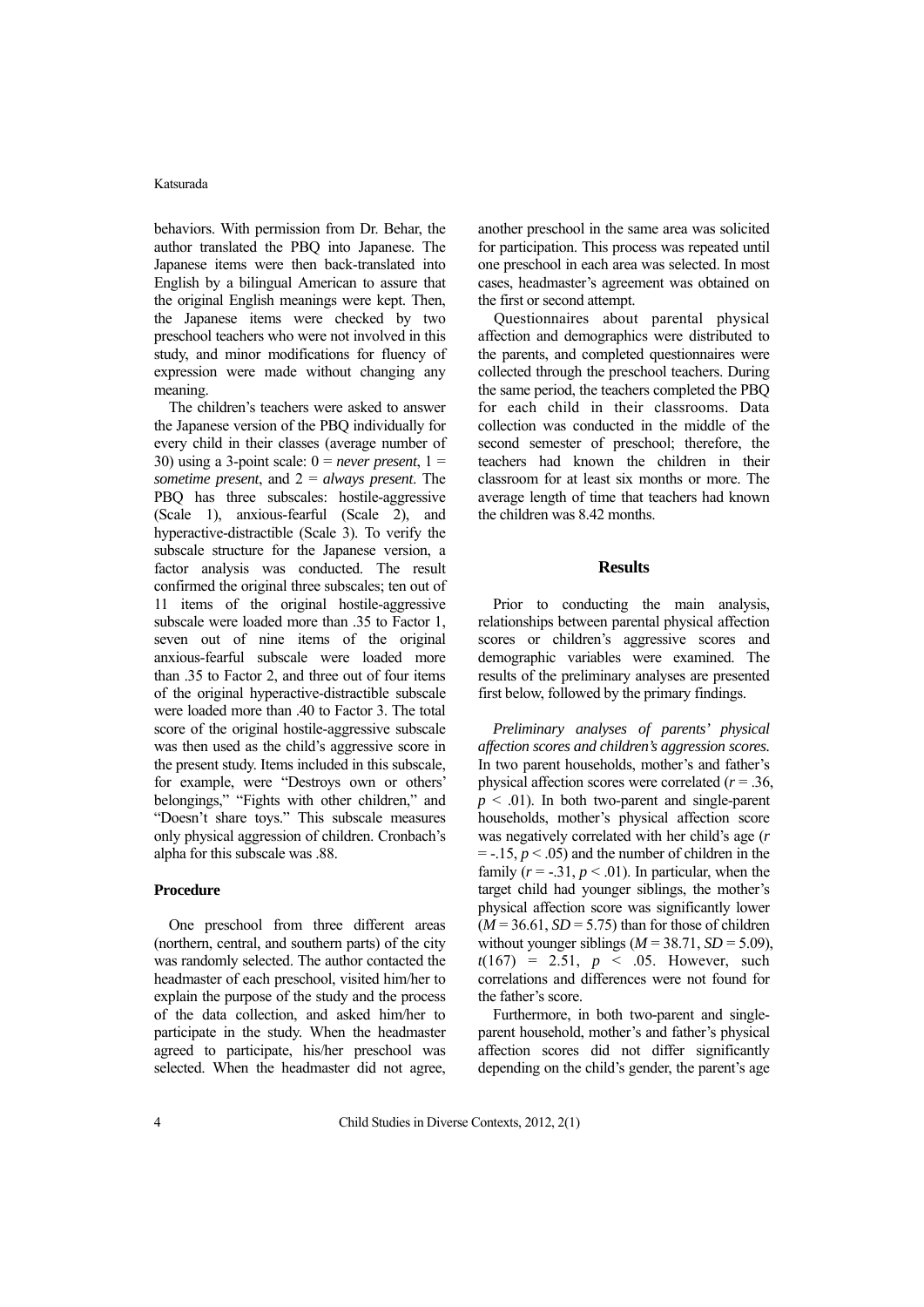



*Figure 1a*. Distribution of boys' aggression score



*Figure 1b*. Distribution of girls' aggression score

or the mother's employment status. However, single mothers' physical affection scores (*M* = 40.70,  $SD = 3.71$ ) tended to be higher than those of mothers from two-parent family  $(M = 37.60)$ ,  $SD = 5.52$ ),  $t(167) = -1.74$ ,  $p < .10$ .

Children's aggression scores were examined for association with demographic variables. There was a significant gender difference between boys' score  $(M = 3.44, SD = 3.77)$  and girls' (*M* = 2.24, *SD* = 3.15), *t*(170) = 2.24, *p* < .05. For both genders, children's aggression scores were highly skewed (see Figure 1a & 1b). As a result, it was expected that parental physical affection would be related to children's extreme aggression. Based on this expectation, children were divided into two groups, with children having scores above the  $90<sup>th</sup>$  percentile identified as aggressive. Since there was a gender difference in the children's aggression scores,  $90<sup>th</sup>$  percentile scores were calculated separately for boys and girls. Those who scored higher than 9 points for boys and 7 points for girls were placed in the aggressive group category (7 girls and 14 boys), and the remainder were placed in the non-aggressive group.

Chi-square analyses indicated no association between children's aggressive status and their family structure (nuclear vs. extended family and single mother vs. two parents), nor with the mother's employment status or the number of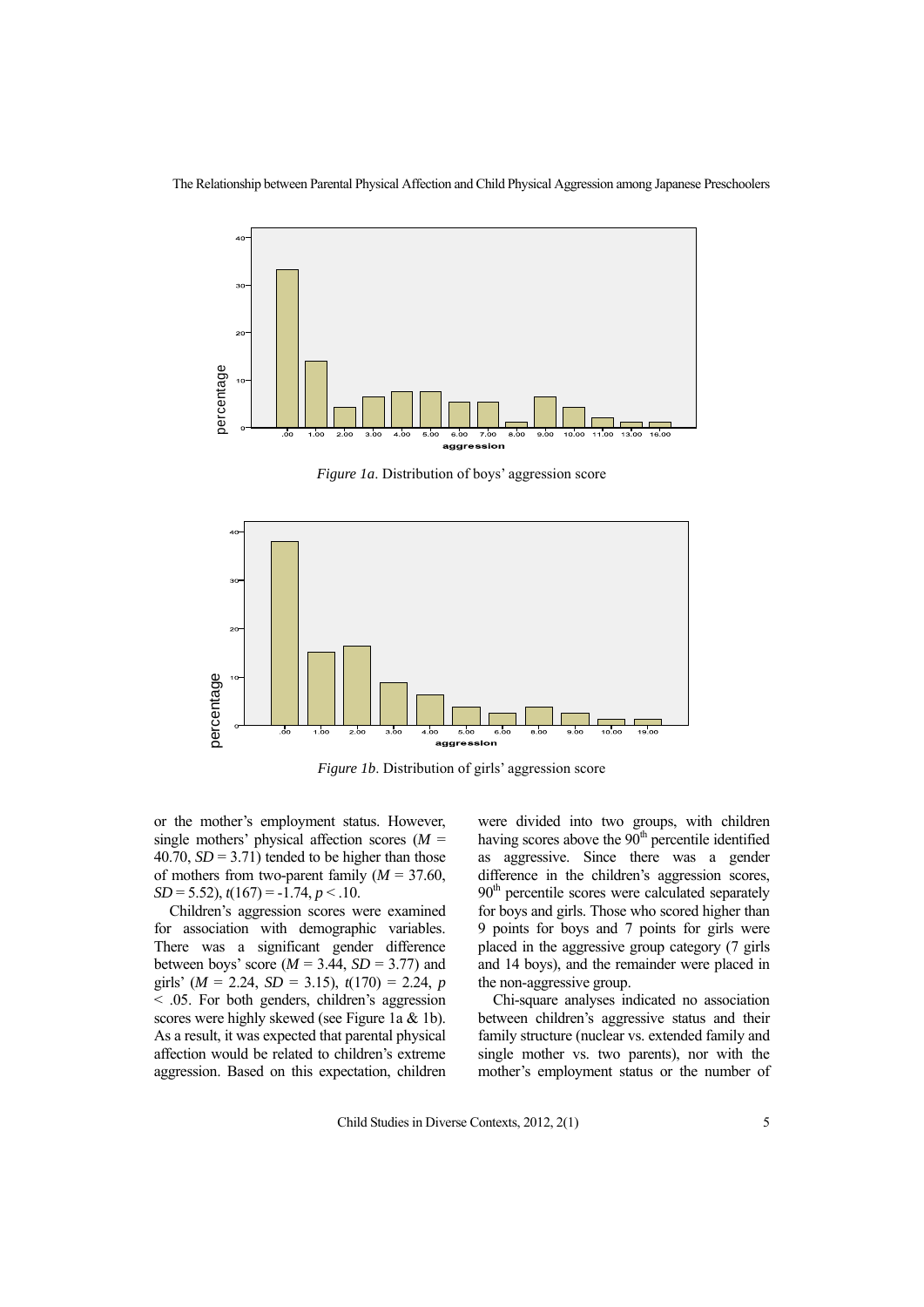children in the family. Children's aggression status, however, did correlate to their age (given in months): the aggressive group was significantly younger  $(M = 62.24, SD = 5.05)$ than the non-aggressive group ( $M = 65.64$ ,  $SD =$ 6.75),  $t(172) = 2.76, p < 0.01$ .

*Relationships between parental physical affection and child's aggression.* To examine the relationship between parents' physical affection and children's aggression, logistic regression analyses were conducted with the child's aggressive status as the dependent variable.

Three logistic regression analyses were run: first with the mother's physical affection score as a predictor variable, second with the father's physical affection score as a predictor variable, and then with the mother's and the father's scores together as predictor variables. Child's age and gender were included as control variables. Means and standard deviations of the independent variables are shown in Table 1.

Both mother's physical affection score and father's physical affection score were significantly related with the child's aggression (see Table 2 and 3). Controlling for the child's

Table 1

*Means and Standard Deviations of Independent Variables* 

| Variables                   |         | M(SD)        |
|-----------------------------|---------|--------------|
| Child's age (in month)      | $n=175$ | 65.21(6.71)  |
| Mother's physical affection | $n=170$ | 37.80 (5.56) |
| Father's physical affection | $n=121$ | 34.60(6.70)  |

Table 2

*Logistic Regression: Mother's Physical Affection Score as a Predictor* 

| Variables           |        | (SE)  | Odds Ratio |
|---------------------|--------|-------|------------|
| Child's age         | $-.11$ | (.04) | .90*       |
| Child gender        | .66    | (.52) | 1.94       |
| Mother's affection  | $-.10$ | (.05) | $.90*$     |
| Cox and Snell $R^2$ |        | .07   |            |

Note. Dependent variable:  $0 =$  non-aggressive,  $1 =$  aggressive  $* p < .05$ 

# Table 3

*Logistic Regression: Father's Physical Affection Score as a Predictor* 

| Variables           |        | (SE)  | Odds Ratio |
|---------------------|--------|-------|------------|
| Child's age         | $-11$  | (.05) | $.89*$     |
| Child gender        | .29    | (.55) | 1.34       |
| Father's affection  | $-.09$ | (.04) | $91*$      |
| Cox and Snell $R^2$ |        | .08   |            |

Note.  $0 =$  non-aggressive,  $1 =$  aggressive

 $* p < .05$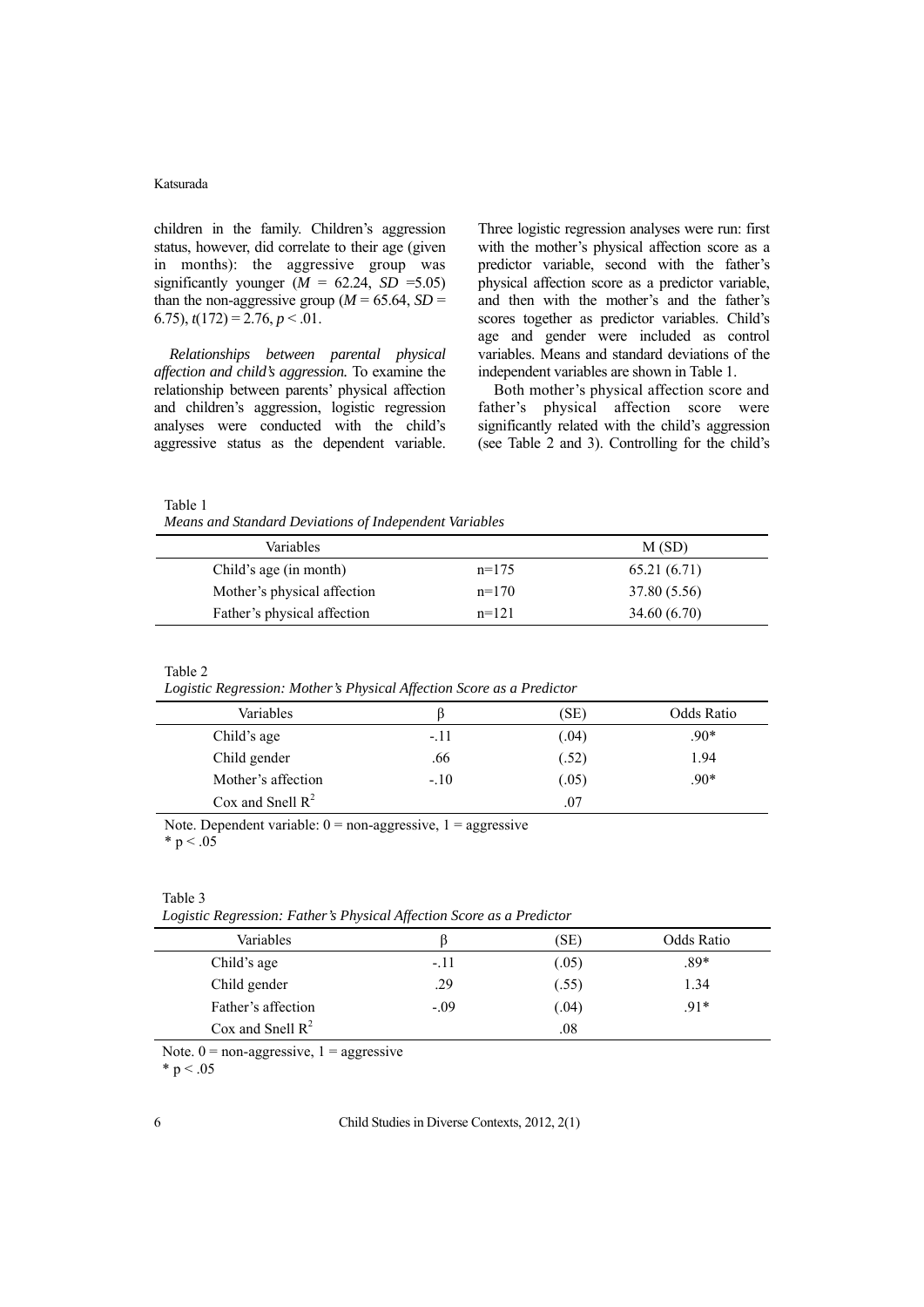| Logistic Regression: Mother's and Father's Physical Affection Scores as Predictors |        |       |            |  |  |
|------------------------------------------------------------------------------------|--------|-------|------------|--|--|
| Variables                                                                          |        | (SE)  | Odds Ratio |  |  |
| Child's age                                                                        | $-12$  | (.05) | .89*       |  |  |
| Child gender                                                                       | .34    | (.55) | 1.40       |  |  |
| Mother's affection                                                                 | $-.07$ | (.05) | .93        |  |  |
| Father's affection                                                                 | $-.09$ | (.04) | $.92*$     |  |  |
| Cox and Snell $R^2$                                                                |        | .10   |            |  |  |

Note.  $0 =$  non-aggressive,  $1 =$  aggressive

\*  $p < .05$ 

Table 4

age and gender, children who received more physical affection from their parents were less likely to be in the aggressive group (odds ratio = .90 for maternal affection, and .91 for paternal affection).

When the mother's and father's physical affection scores were simultaneously entered in the equation as independent variables, however, only the father's score was significant (see Table 4). Thus, controlling for the mother's physical affection, father's physical affection is related to a child's aggressive status. However, the mother's physical affection is not related to a child's aggressive status when the father's physical affection was controlled.

#### **Discussion**

Although a number of studies have been conducted to explore the relationship between affectionate parenting styles and children's behavioral problems, few studies focus on physical contact in parenting, especially in Japan. The present study was designed to examine the relationship between parents' physical affection and child's physical aggression among Japanese preschoolers. Consistent with the results of previous studies of Field (1999a; 1999b) and Yamaguchi (2003b) as discussed above, the present study found that children who had more positive physical contact from their mothers and fathers at home were less likely to be rated as extremely aggressive by their teachers. Moreover, father's physical affection rather than mother's was related to the less child aggression.

As suggested by Field (2002a), some forms of tactile stimulation, such as touch that children receive through daily parenting might have some effects on reducing physical aggression. However, since the present study is not a longitudinal study, it is possible that a child's aggressiveness makes parents less physically affectionate.

As mentioned in the introduction, early childhood aggression is a possible origin of bullying and school violence. The results of the present study showing the relationship between more parental physical affection and less child aggression suggest that affectionate parenting with a lot of positive physical contact during the preschool period may help reduce bullying and school violence in the later period.

The preliminary analyses of data from this study showed that older children were touched less frequently by their mothers, a finding which is consistent with the previous studies. Results also showed that children who had younger siblings were not touched as frequently by their mothers. This result may be explained by the fact that since younger children require more care involving physical contact, mothers' physical contact would concentrate on younger children in a family as well as the expectation that older children would be more independent. However, the degree of fathers' physical contact with their children was not affected by such variables. As mentioned above, previous studies have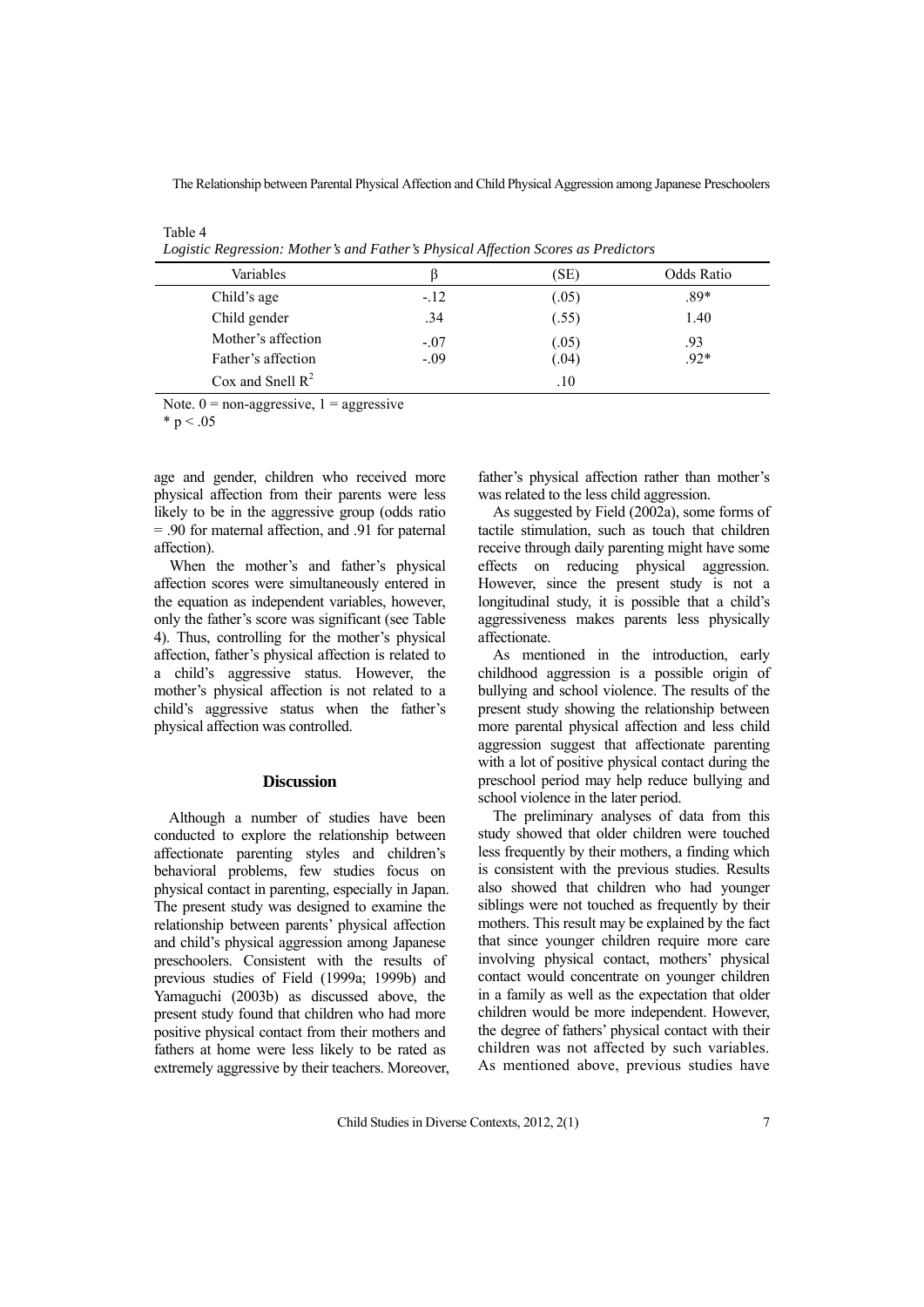indicated the parents' different interaction patterns with children; fathers' interaction takes place primarily during free play situations rather than in the course of activities of daily living, therefore, children's age and the existence of younger siblings do not have strong impact on fathers' degree of physical contact with children.

Considering the different interaction patterns with children between mothers and fathers, the present result suggests that physical affection in play situations would be more effective in reducing child's aggression since fathers' physical affection rather than mothers' was related to child's aggressive status.

The results of the present study provide empirical support for Field's model as well as for Japanese educators and researchers who advocate "*skinship*" in parenting. Parents who have aggressive preschoolers should try to have more positive physical contact ("*skinship*") with their children in their parenting. In particular, *"skinship"* in play situations might be an effective means to mitigate aggressive behavior.

At the same time, it is important to recognize the limitations in this study. First, parents' physical affection was measured by a self-evaluated and self-reported questionnaire. To overcome this limitation, a more objective measure, such as additional observation of parent-child interaction during play situation and daily parenting should also be included in a future study.

A second limitation is that this study was cross-sectional and examined only preschoolers. Therefore, the long-lasting effect of parental physical affection at the preschool period is not known. Future research should examine extended developmental periods using a longitudinal research design. Whether the beneficial effects of parents' physical affection in early childhood would have long-lasting effects until middle childhood is of great interest and has important implications for early childhood parenting.

In spite of its limitations, this is one of only a few empirical studies in Japan that demonstrates the relationship between aggression in young children and their parents' physical contact in daily parenting. Also, the result of the present study that the father's physical contact in daily parenting rather than the mother's related to their child's aggression is a significant new finding in this area of study and warrants further investigation.

**Acknowledgments:** The author would like to thank the headmasters, teachers, and parents who participated in this study. I also wish to thank Chikako Sekiya for helping data collection and Maureen Lynch for editing the manuscript. The author's appreciation extends to the anonymous reviewers' comments on the first manuscript.

#### **References**

- Barton, K., & Ericksen, L. K. (1981). Differences between mothers and fathers in teaching style and child-rearing practices. *Psychological Reports, 49*, 237-238.
- Behar, L., & Stringfield, S. (1974). The preschool behavior questionnaire. In J. V. Mitchell, Jr. (Ed.), *The ninth mental measurements yearbook.* Lincoln: University of Nebraska Press.
- Blackwell, P. L. (2000). The influence of touch on child development: Implications for intervention. *Infants and Young Children, 13,* 25-39.
- Broidy, L. M., Nagin, D. S., Tremblay, R. E., Bates, J. E., Brame, B., Dodge, K. A. et al. (2003). Developmental trajectories of childhood disruptive behaviors and adolescent delinquency: A six-site, cross-national study. *Developmental Psychology, 39*, 222-245.
- Brook, J. S., Zheng, L., Whiteman, M., & Brook, D. W. (2001). Aggression in toddlers: Associations with parenting and marital relations. *The Journal of Genetic Psychology, 162*, 228-241.
- Brotman, L. M., O'Neal, C. R., Huang, K., Gouley, K. K., Rosenfelt, A. R., & Shrout, P. E. (2009). An experimental test of parenting practices as a mediator of early childhood physical aggression. *Journal of Child*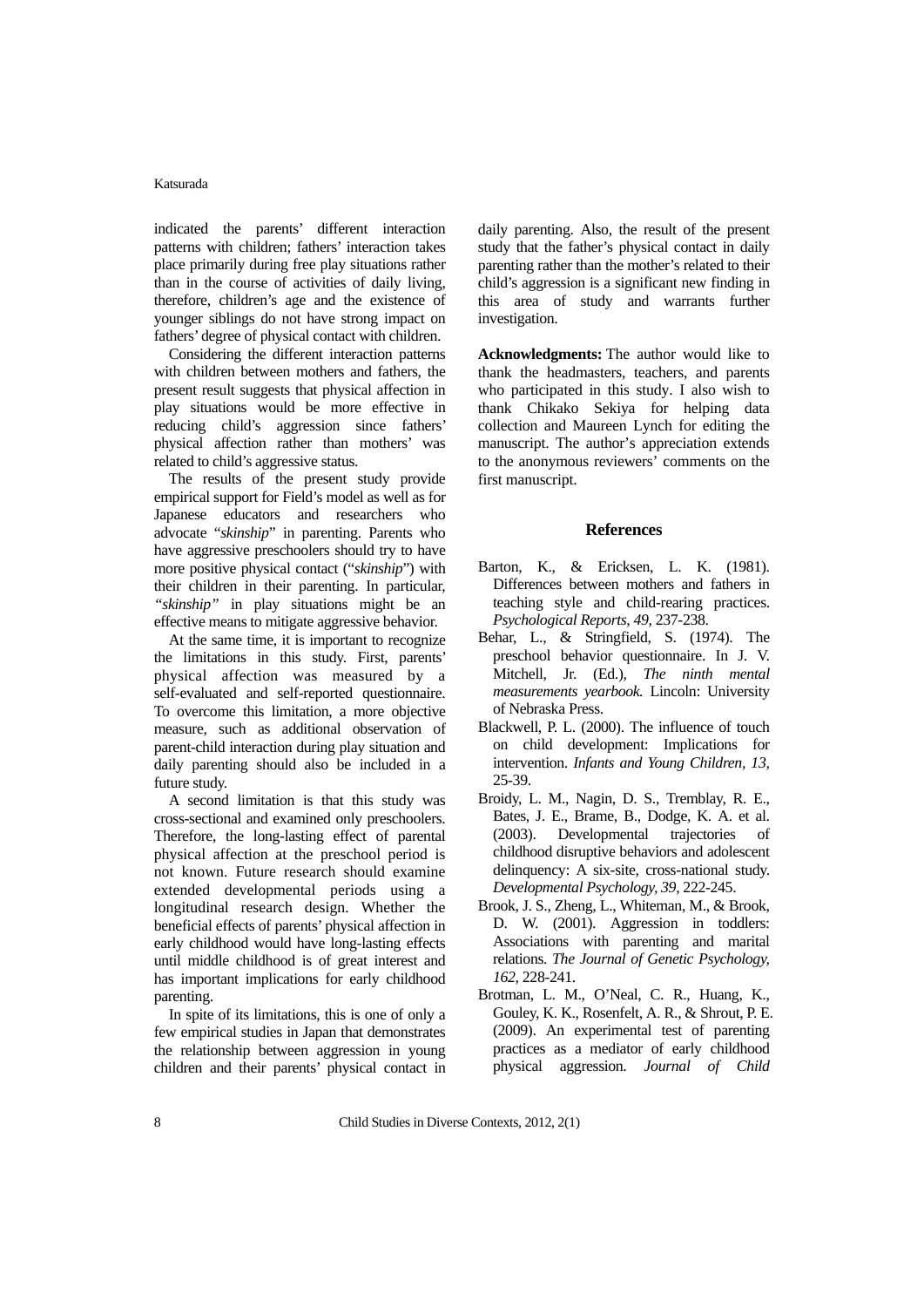*Psychology and Psychiatry, 50,* 235-245.

- Chang, L., Schwartz, D., Dodge, K. A., & McBride-Chang, C. (2003). Harsh parenting in relation to child emotion regulation and aggression. *Journal of Family Psychology, 17*, 598-606.
- Charpak, N., Ruiz-Peláez, J. G., Figueroa de C. Z., & Charpak, Y. (2001). A randomized, controlled trial of Kangaroo Mother Care: Results of follow-up at 1 year of corrected age. *Pediatrics, 108,* 1072-1079.
- Diego, M. A., Field, T., Hernandez-Reif, M., Shaw, J. A., Rothe, E. M., Castellanos, D., & Mesner, L. (2002). Aggressive adolescents benefit from massage therapy. *Adolescence, 37,* 597-607.
- Feldman, R., Weller, A., Sirota, L., & Eidleman, A. I. (2002). Skin-to-skin contact (Kangaroo care) promotes self-regulation in premature infants: Sleep-wake cyclicity, arousal modulation, and sustained exploration. *Developmental Psychology, 38,* 194-207.
- Field, T. (1999a). Preschoolers in America are touched less and are more aggressive than preschoolers in France. *Early Child Development and Care, 151,* 11-17.
- Field, T. (1999b). American adolescents touch each other less and are more aggressive toward their peers as compared with French adolescents. *Adolescence, 34,* 753-758.
- Field, T. (2002a). Violence and touch deprivation in adolescents. *Adolescence, 37,* 735-749.
- Field, T. (2002b). Infants' need for touch. *Human Development, 45,* 100-103.
- Field, T., Harding, J., Soliday, B., Lasko, D., Gonzalez, N., & Valdeon, C. (1994). Touching in infant, toddler, and preschool nurseries. *Early Child Development and Care, 98,* 113-120.
- Heidgerken A. D., Hughes, J. N., Cavell, T. A., & Willson, V. L. (2004). Direct and indirect effects of parenting and children's goals on child aggression. *Journal of Clinical Child and Adolescent Psychology, 33*, 684-693.
- Henderson, S. H. (2008). Pathway to externalizing behavior: The effects of mothers' harsh parenting and toddler's emotional reactivity. *Dissertation Abstract International*,

*68*(9-B), 6308.

- Herrenkohol, R. C., & Russo, M. J. (2001). Abusive early child rearing and early childhood aggression. *Child Maltreatment, 6*, 3-16.
- Hirai, N. (1980). Nyuyouji no seishineisei, 2: Boshi kanno shintai sesshoku [Infants and young children's mental health 2: Physical contact between mothers and children]. *Shounika Shinryou, 43,* 538-541.
- Koseki, Y. (1997). *Fureai Kosodateron: Shougai nyuyouji hoiku no jissen* [An essay on touching parenting: A training program for handicapped children]. Tokyo: Chuo Houki.
- Main, M, & Stadtman, J. (1981). Infant response to rejection of physical contact by the mother. *Journal of the American Academy of Child Psychiatry, 20,* 292-307.
- Misago, C. (2004). Souron: Fureru to iukoto [An essay: Touching]. *Perinatal Care, 23,* 10-13.
- Mogi, S. (2003). Youjiki niokeru shintaisesshoku to jiritsu no jikitekikubun [Physical contact in the preschool period and age demarcation of independence]. *Proceedings of the Meeting for Japan Society of Research on Early Childhood Care and Education*, 192-193.
- Nakadai, S., Kanayama, M., & Maeda, K. (2004). Effects of mothers' attitudes for child rearing on problem behaviors in young children. *Hiroshima University Journal of Psychology, 4,* 151-157.
- Nakamichi, K., & Nakazawa, J. (2003). Maternal/paternal childrearing style and young children's aggressive behavior. *Memoirs of Department of Education, Chiba University, 51,* 173-179.
- Patterson, G. R. (1982). *Coercive family processes*. Eugene, OR: Castalia.
- Sano, R., Hagino, N., & Suzuki, G. (1994). Boshikouryu nikansuru kenkyu: Skinship ni tuite [A study of the mother-child interaction: Regarding `skinship`]. *Shouni Hoken Kenkyu, 54,* 15-21.
- Tremblay, R. E., Nagin, D. S., Séguin, J. R., Zoccolillo, M., Zelazo, P. D., Boivin, M., et al. (2004). Physical aggression during early